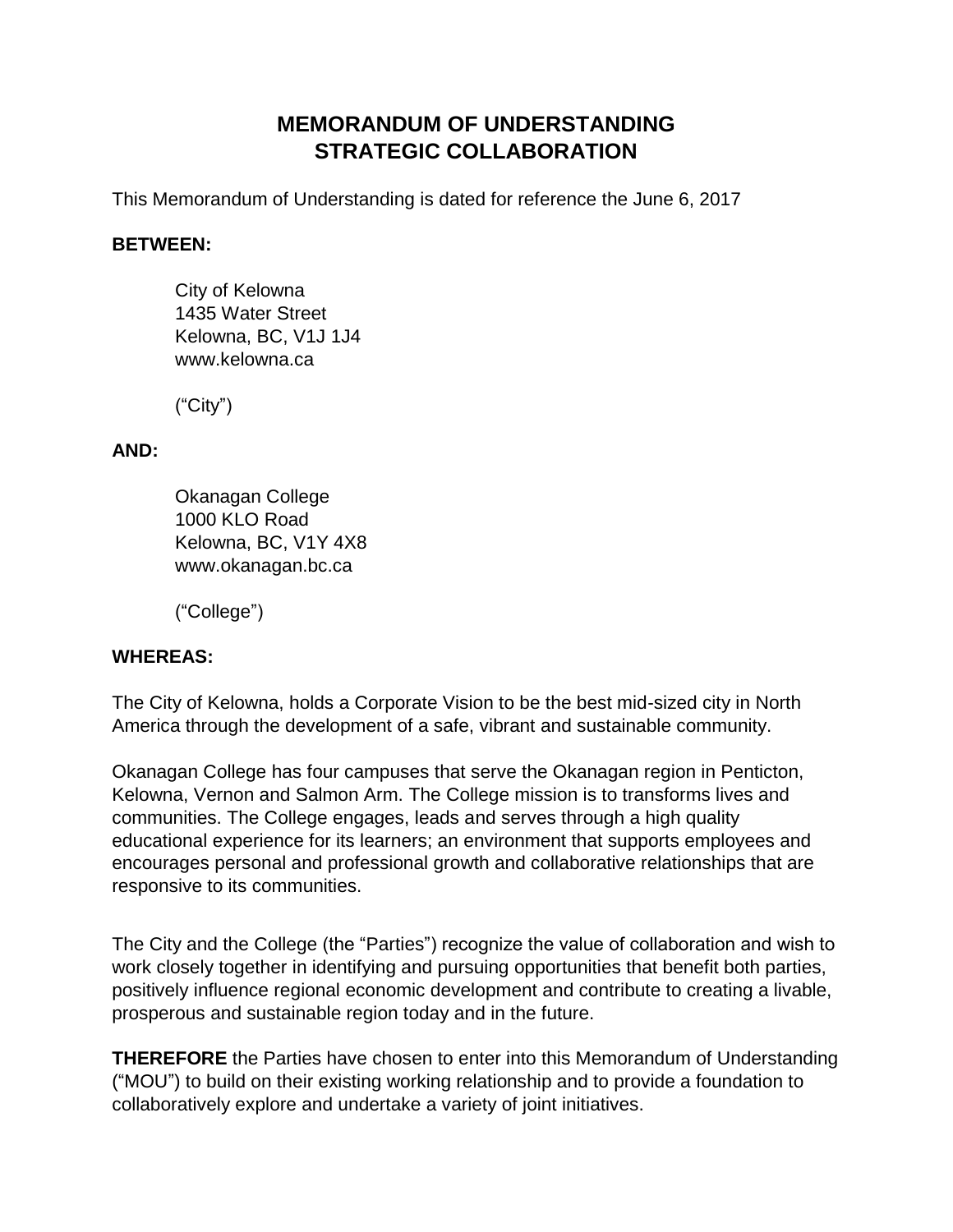## **Not Legally Binding**

- 1. The MOU is not a legally binding document. It is intended to guide the Parties in their efforts to identify and pursue opportunities for collaboration.
- 2. Individual joint initiatives that are identified by the Parties pursuant to this MOU may be developed and implemented through separate agreements, contracts or other mechanisms.

## **Shared Commitment**

- 3. Each of the Parties is an autonomous public body with its own statutory authorities, mandate and jurisdiction.
- 4. Individual autonomy notwithstanding, the Parties share a commitment to support the advancement of one another's shared goals and objectives.
- 5. The Parties understand that the success of the MOU will be determined by each Party's commitment to the spirit of collaboration and innovation on which the MOU is founded.
- 6. There will open and on-going communications between the Parties.
	- 6.1The College will maintain a Regional Advisory Committee for the Central Okanagan and reserve a seat on the Committee for a City representative.
	- 6.2The on-going and active support of City Council and the College's Board of Governors along with the City's City Manager and the College's President is considered essential to the success of the joint effort.
	- 6.3The Parties will each appoint a College City liaison person and a back-up liaison person to; fulfill, to the degree possible, the objectives of the MOU, including but not limited to consulting with staff, Council and the Board as necessary **(**the "Liaison(s)**")**.
		- 6.3.1 The City Liaison as of the date of the MOU is: The Director of Planning & Strategic Investment. The back-up City Liaison is the Director of Business and Entrepreneurial Development.
		- 6.3.2 The College Liaison as of the date of the MOU is: The Regional Dean, Central Okanagan. The backup Liaison is the Director of Continuing Studies and Corporate Development.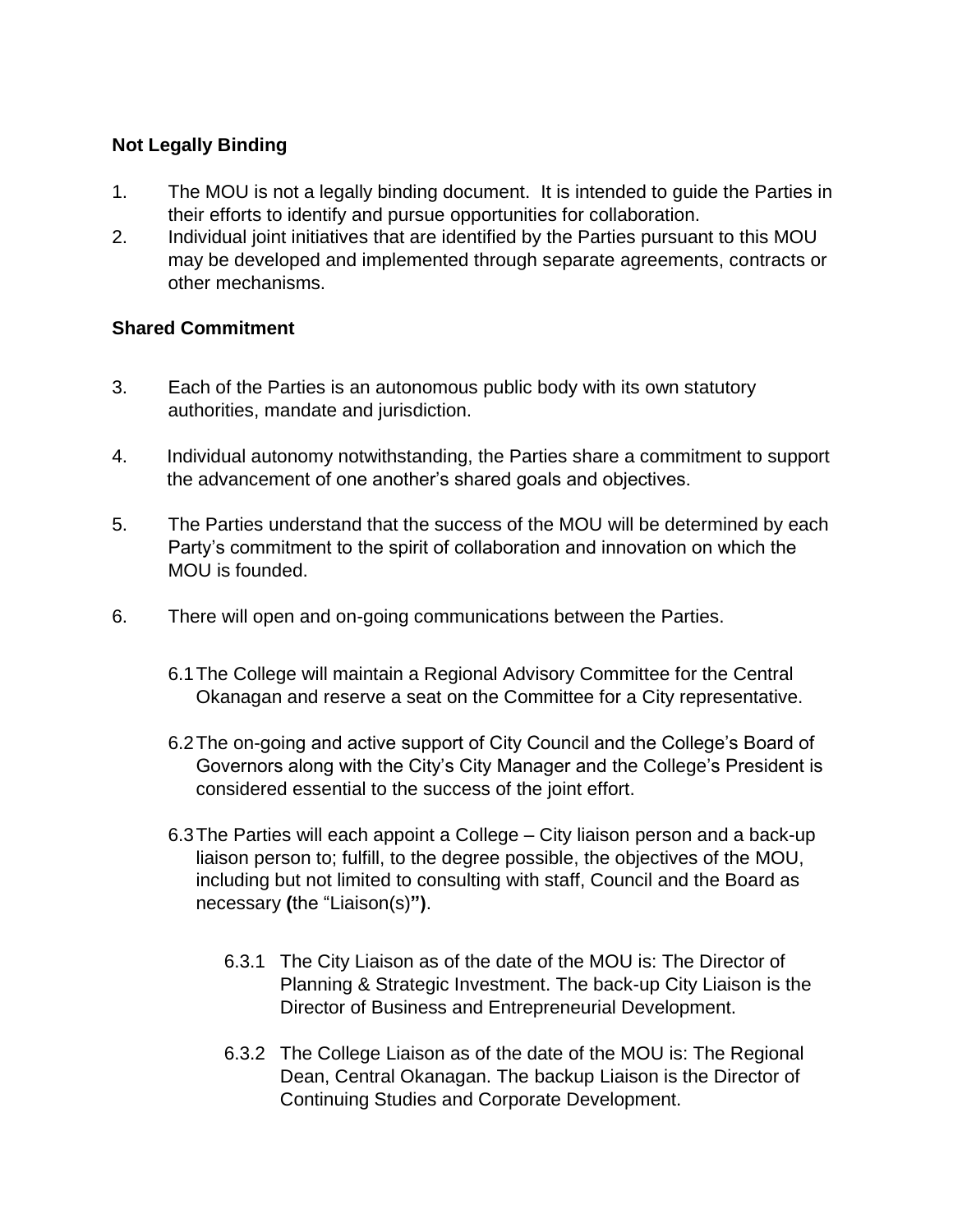#### **Effect of the MOU**

7. The MOU provides a framework for undertaking joint initiatives by the Parties; it does not restrict either Party from engaging in separate initiatives or agreements that might be related to the scope of the MOU.

#### **Scope of Activities**

- 8. The MOU identifies five (5) areas within which opportunities for collaboration can be identified and pursued:
	- Applied research, Learning and Innovation
	- Land Use, Infrastructure and Campus Planning
	- Community Involvement and Volunteerism
	- Operations, Programming and Services
	- Sustainability Practices/Programs
	- 8.1. The Parties will endeavour to develop opportunities for continued engagement of faculty, staff and students through various programs and services, applied research, and innovation including those that leverage funding from external partners including the federal and provincial governments.
	- 8.2. The Parties acknowledge the mutual benefits associated with joint planning and will endeavour to collaborate and coordinate their related planning projects (e.g.: campus plans, neighbourhood / precinct plans, community plans, infrastructure master plans, zoning, etc.) to achieve the best collective outcomes.
	- 8.3. The Parties recognize the value of engaging the community to assist with the delivery of programs and services, policy development and general feedback. Volunteerism is a means of building community that the Parties embrace. The College students, staff and faculty total over 9,000 people and City staff total nearly 1,000 people, both with wide ranging skills and abilities, which could be utilized to enhance community participation and volunteerism in the region. The Parties will endeavor to seek out mutually beneficial opportunities to expand the level of community participation and volunteerism.
	- 8.4. The Parties will seek opportunities to enhance community safety through clarity of roles and responsibilities (e.g. RCMP/Security/Bylaw/building permits/emergency planning), effective communication protocols, efficient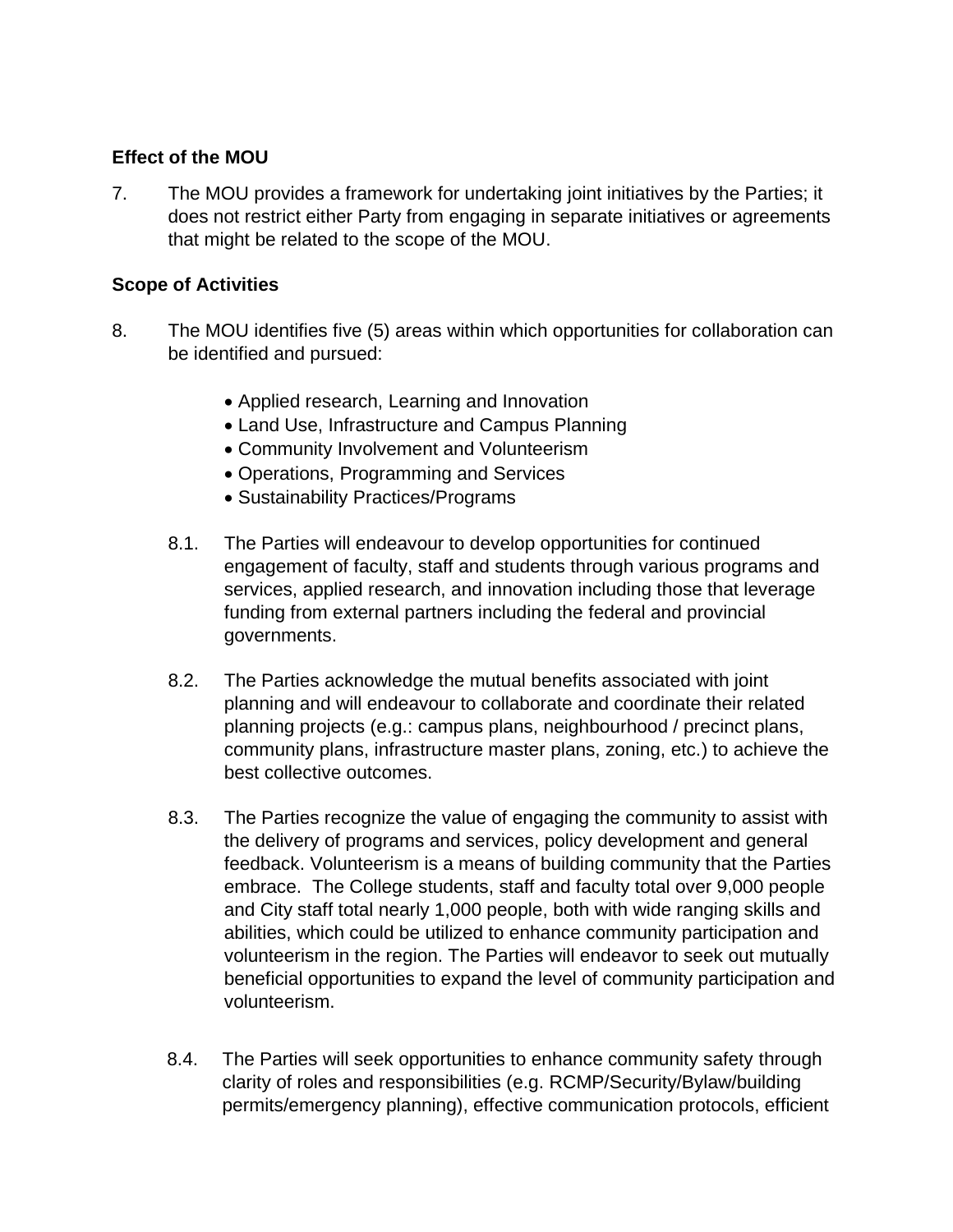use of College and City resources, and collaborative initiatives that support the sharing of resources and expertise in community safety education, training, and emergency response.

8.5. The Parties will endeavor to identify sustainability issues/initiatives that may benefit from a coordinated, unified or collaborative effort. These may include, but are not limited to; transportation initiatives, economic development opportunities, and sustainable construction leadership.

#### **Term**

- 9. This MOU will remain in effect unless terminated by either of the Parties by providing six (6) months notice in writing to the other Party.
- 10. Termination of this MOU does not cancel any agreement signed by the Parties in respect of a specific initiative and for greater certainty, cancellation of a separate contract or agreement must be pursued in accordance with the terms of such contract or agreement.

#### **Communications**

- 11. The Parties agree to work together to develop public announcements and other messaging related to the MOU as well as specific joint initiatives that may be pursued by the Parties to promote the success of mutually beneficial endeavours.
	- 11.1. The Parties will advise one another of planned public speaking events regarding the collaborative relationship and/or joint initiatives pursuant to this MOU.
	- 11.2. The Parties will develop and implement simple, efficient and consistent protocols to facilitate and govern their collaborative efforts pursuant to this MOU.
	- 11.3. The Liaisons will report as required to their respective Boards and Councils on the status of the MOU and associated joint initiatives.

#### **General**

- 12. Each Party is responsible for funding its own participation in any related body or activity that is established or undertaken to assist in the implementation of the Strategic Collaboration and this MOU.
- 13. The Parties understand and expressly agree that the content of this MOU, unless otherwise stated, is not confidential and may be distributed to and shared with others.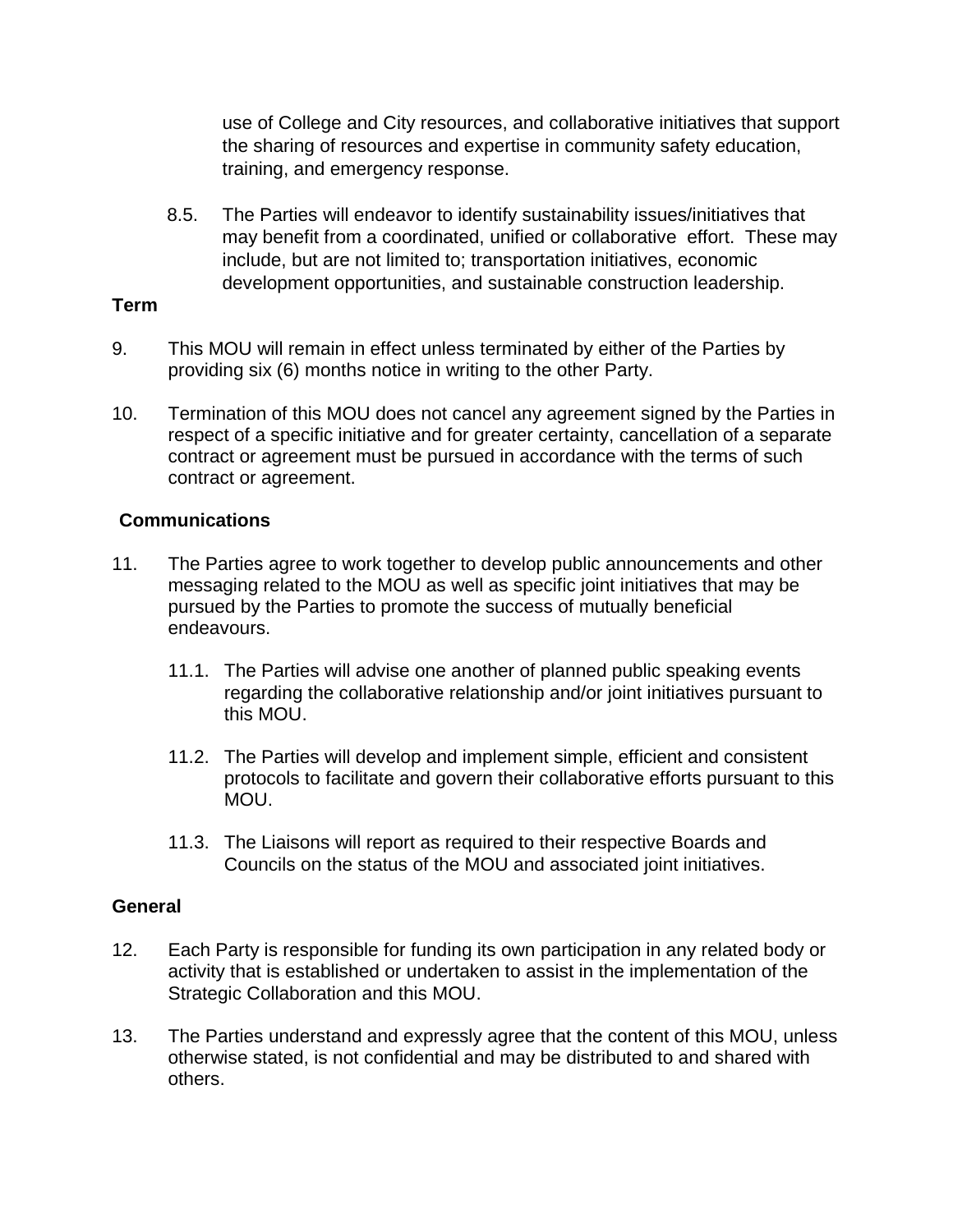- 14. This MOU does not grant either Party the right to use any of the other Party's intellectual property, including without limitation logos or trademarks.
- 15. If issues arise concerning the interpretation or application of this MOU, the Parties shall, through discussions, resolve the matters to their mutual satisfaction.
- 16. Each Party acknowledges and respects any limitations and obligations the other Party may have related to:
	- the *Freedom of Information and Protection of Privacy Act;*
	- any other applicable laws; and
	- Internal policies.
- 17. The Parties will endeavour to formally review the MOU every five years, or more frequently as may be reasonably requested by either Party.

#### **Attachments**

- 18. The MOU has one attachment: Attachment 1 Joint Initiatives Summary.
	- 18.1. The Joint Initiatives Summary provides a summary of joint initiatives, past and current.
	- 18.2. The Parties acknowledge their interest in updating, from time to time, the Joint Initiatives Summary to document the richness of the relationship captured in the MOU.

**IN WITNESS WHEREOF** the Parties have hereunto affixed their signatures:

**Jim Hamilton** Colin Basran President Mayor Okanagan College City of Kelowna